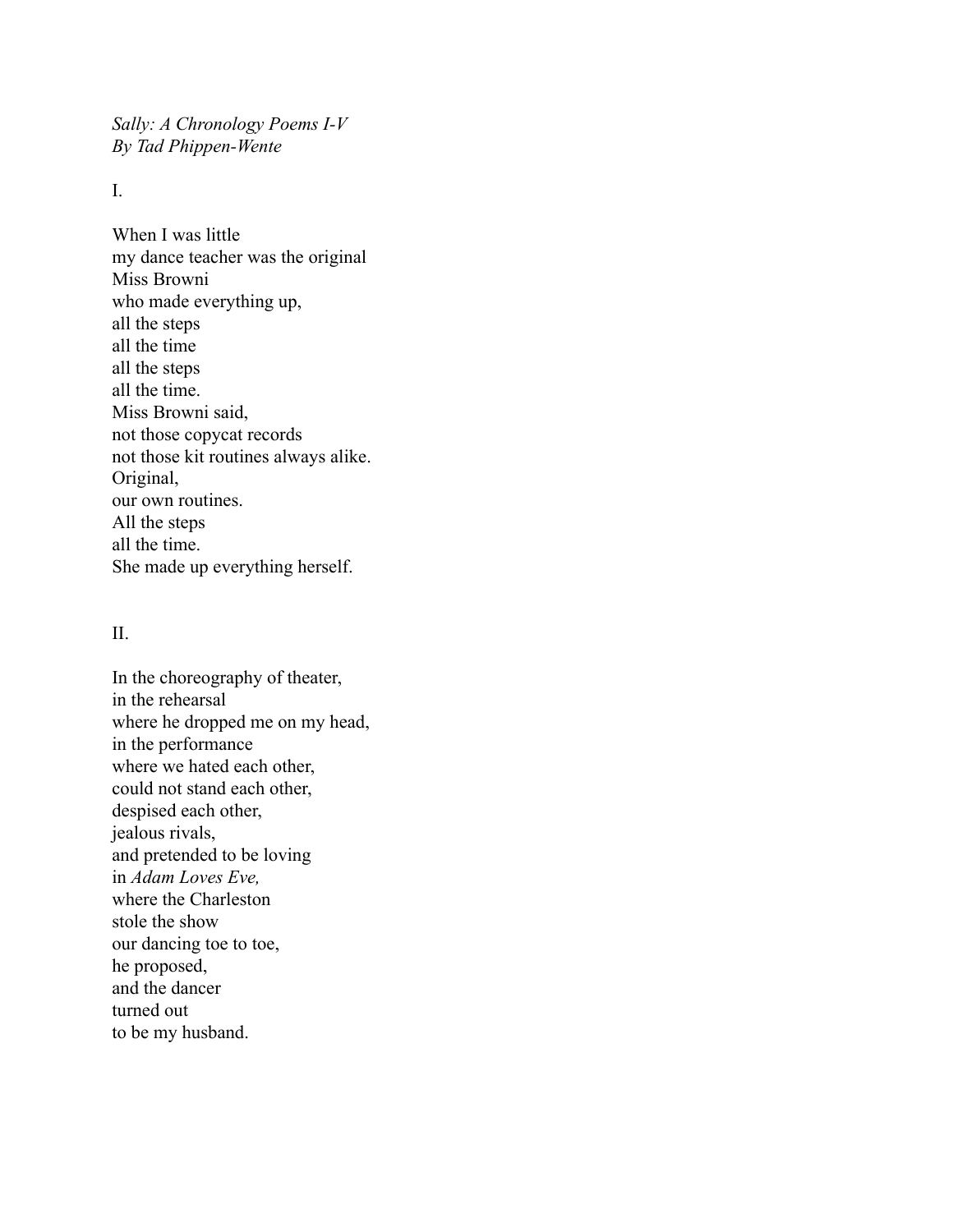III.

I danced 12 years in a studio, then opened one and then another, opened one in Philips, one in Manitowoc that I ran for 13 years because dancing isn't about English class and Speech, red schoolhouse red tape, and this duty that duty, hall, bus, and homecoming. What kind of dancing can you do when you have to watch teens build a float? I loved the children. I loved teaching. If only… If only… So I quit that big school. Abandoned my license. Kept the studio. Wrote a book. Became Story Lady at the local library, choreographer of storytelling, hatracks and artifacts, a history for kids, a ruckus alive in their own minds to imagine.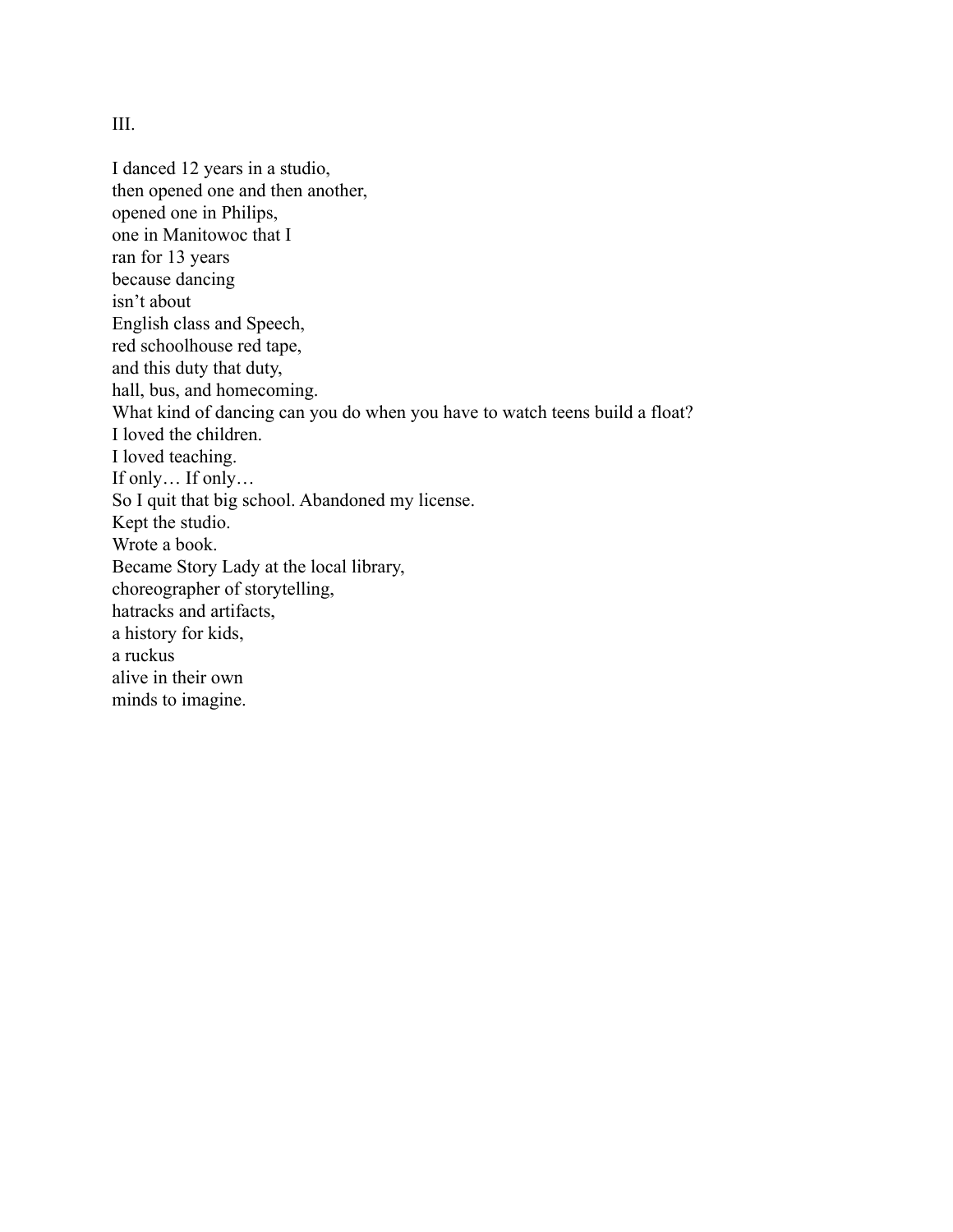IV.

Creating something new makes best memories for me. Choreography. A lesson.

Or best memories come when I remember children, my lost babies unseen, untouched, but loved;

my daughters all grown up now, teacher-dancers like me, all music and movement.

My students, dancing without mirrors, without compare, joy-filled sweethearts, sons and daughters, all poise and balance, confidence and closeness, the best kids.